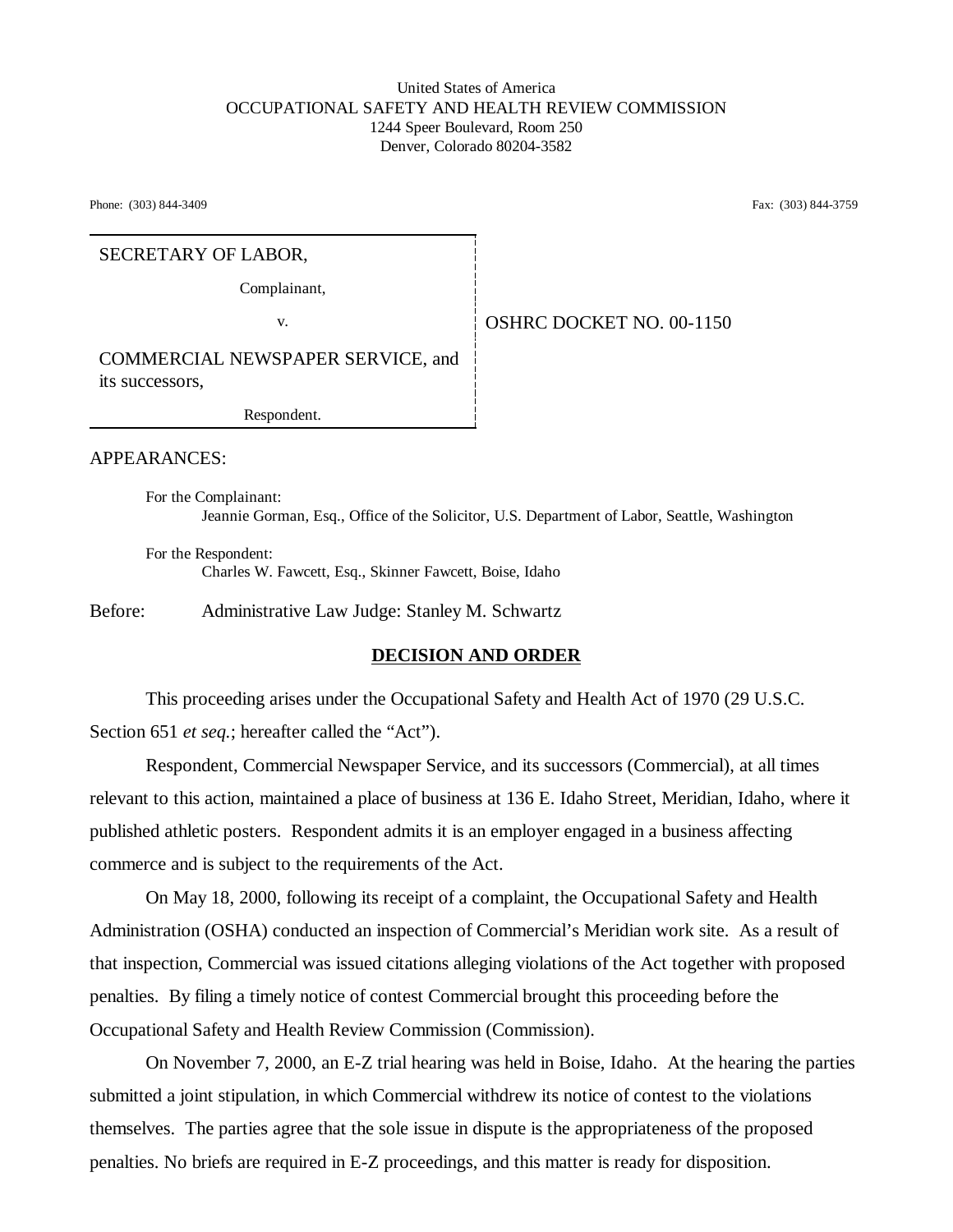#### **Alleged Violation of §1910.36(b)(6)**

Serious citation 1, item 1 alleges:

29 CFR 1910.36(b)(6): Building(s) or structure(s) equipped for artificial illumination were not provided with adequate and reliable illumination for all exit facilities:

(A) Storage Room: On 18 May 2000, and at times prior thereto, there was no illumination device provided for the means of egress.

(B) Pre-Press Room: On 18 May 2000, and at times prior thereto, there was no illumination device provided for the means of egress.

#### *Facts*

OSHA Compliance Officer (CO) Bill Bankhead testified that there was no emergency lighting in two separate areas of Commercial's basement, the storage room and the pre-press room (Tr. 17). Bankhead stated that an employee attempting to exit the basement could become disoriented in the dark and suffer cuts and/or bruises (Tr. 18). Bankhead stated that there was "limited" employee exposure to the hazard and that the likelihood of an accident occurring was low (Tr. 18). Bankhead believed the gravity of the violation was low.

Bankhead stated that he was told Commercial was a small employer, with approximately 60 employees at the Meridian site and 200 employees total (Tr. 75). However, Layton Denney, Commercial's production manager (Tr. 38-39), testified that there were only nine employees on the Meridian site, four of whom had access to the storage and pre-press areas (Tr. 43). Mike Justice, Meridian's owner, testified that on May 18, 2000 Commercial had a total of 68 employees on the payroll at all its work sites; Justice introduced documentary evidence corroborating his testimony (Tr. 59; Exh. R-1). Bankhead admitted that the figures presented at the hearing were more accurate than the information he was given during the inspection (Tr. 80).

Layton Denney testified that Commercial had begun to address the safety and health issues cited by OSHA before the OSHA inspection was instigated (Tr. 47). Denney stated that, as early as January 2000, Commercial began consulting with Boise State University's Safety and Health Consultation Program to identify safety concerns (Tr. 47-48; Exh. R-2, R-3). An inspection of Commercial's work site was made on April 3, 2000, and the consultant's report was issued on April 10, 2000 (Tr. 48; Exh. R-2). Prior to the OSHA inspection, Commercial began drafting a lock-out/tag-out program, and issued a purchase order to an electrician to bring the electrical equipment into compliance with OSHA standards (Tr. 48-50). Denney testified that by the time Commercial had its informal conference with OSHA, all but one of the violations had been abated (Tr. 53). By the hearing date, all the violations were abated (Tr. 54, 60). CO Bankhead testified that none of Commercial's prior attempts to abate the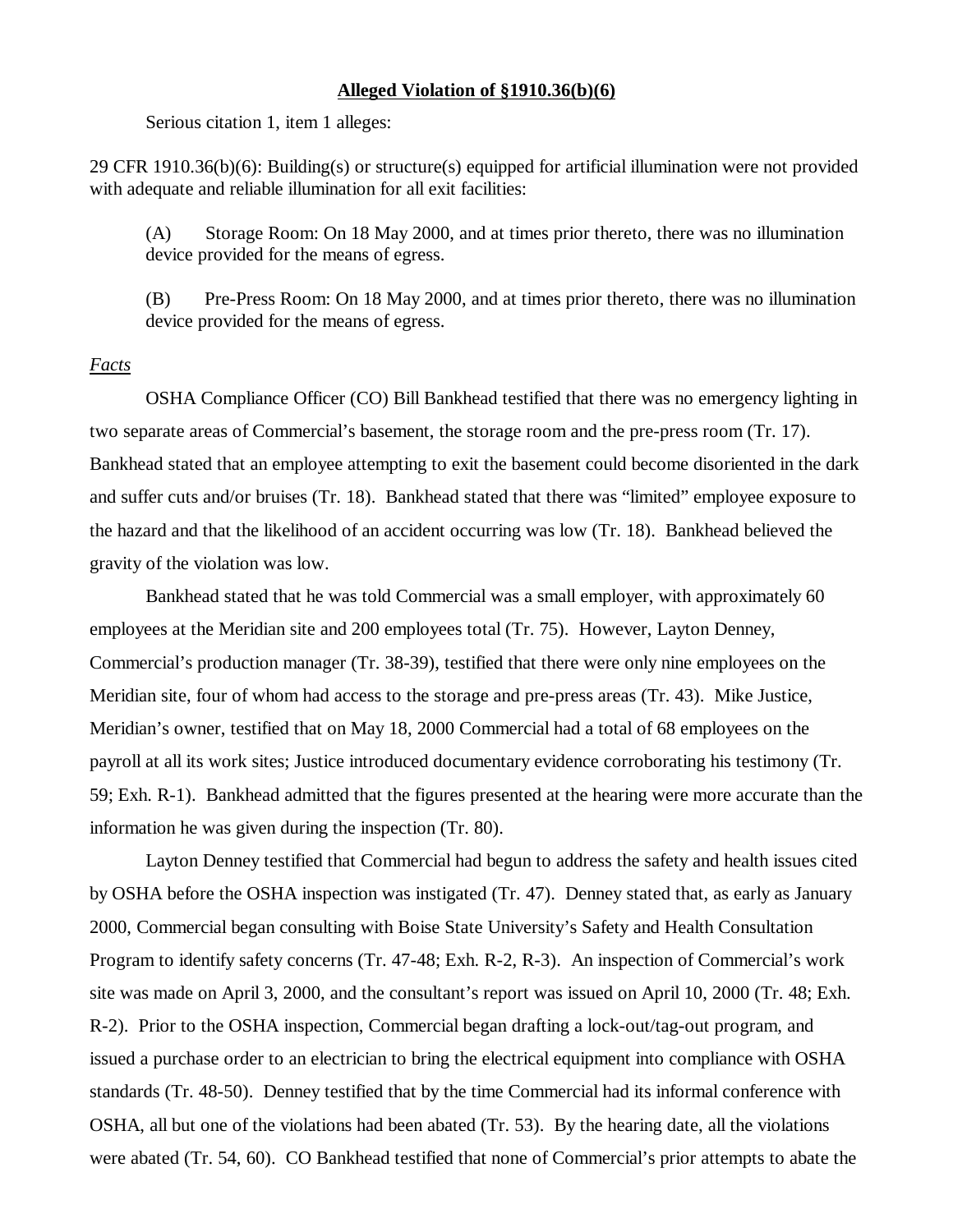safety and health violations in its workplace were taken into account in his assessment of the proposed penalties (Tr. 31-32).

It is undisputed that Commercial had no previous OSHA violations (Tr. 18, 59).

# *Discussion*

In determining an appropriate penalty the Commission is required to give due consideration to the size of the employer, the gravity of the violation and the employer's good faith and history of previous violations. The gravity of the offense is the principle factor to be considered. *Nacirema Operating Co*., 1 BNA OSHC 1001, 1972 CCH OSHD ¶15,032 (No. 4, 1972).

 As a threshold matter, this judge notes that, according to §17k of the Act, a violation is considered serious only if the violative condition or practice gives rise to a substantial probability of death or serious physical harm. CO Bankhead testified that the probable injuries that would result from Commercial's failure to provide emergency illumination devices at the means of egress would be cuts and bruises. Cuts and bruises are not "serious physical harm" as contemplated by the Act. Citation 1, item 1 is, therefore, reclassified as "other than serious." CO Bankhead, therefore, overstated the gravity of the cited violation. In addition, he failed to take into account Commercial's good faith efforts to abate safety and health violations in their work place prior to the OSHA inspection. Finally, the CO was misinformed as to the number of workers Commercial employed.

Taking into account the statutory factors, especially the mis-classification of this item, this judge finds that no penalty should be assessed for this item.

# **Alleged Violations of §1910.106(d) and 176(c)**

The alleged violations below have been grouped because they involve similar or related hazards that may increase the potential for injury resulting from an accident.

Serious citation 1, item 2a alleges:

29 CFR 1910.106(d)(7)(iii): Open flames and smoking were permitted in flammable or combustible liquid storage areas:

(A) Outdoor Secure Storage: On 18 May 2000, and at times prior thereto, employees were permitted to smoke cigarettes from a porch above a secure chemical storage area which contains a 55 gallon drum of Blanket Wash 405. The label on this flammable liquid directs it be kept away from flames, sparks, and heat.

Serious citation 1, Item 2b alleges:

29 CFR 1910.176(c): Storage areas were not kept free from accumulation of materials that constituted hazards from tripping, fire, explosion or pest harborage:

(A) Storage Room: On 18 May 2000, and at times prior thereto, numerous boxes of paper and other combustible material, such as but not limited to stacks of fiberboard, stored in this basement area increased the fire load and potential for a severe fire which would engulf the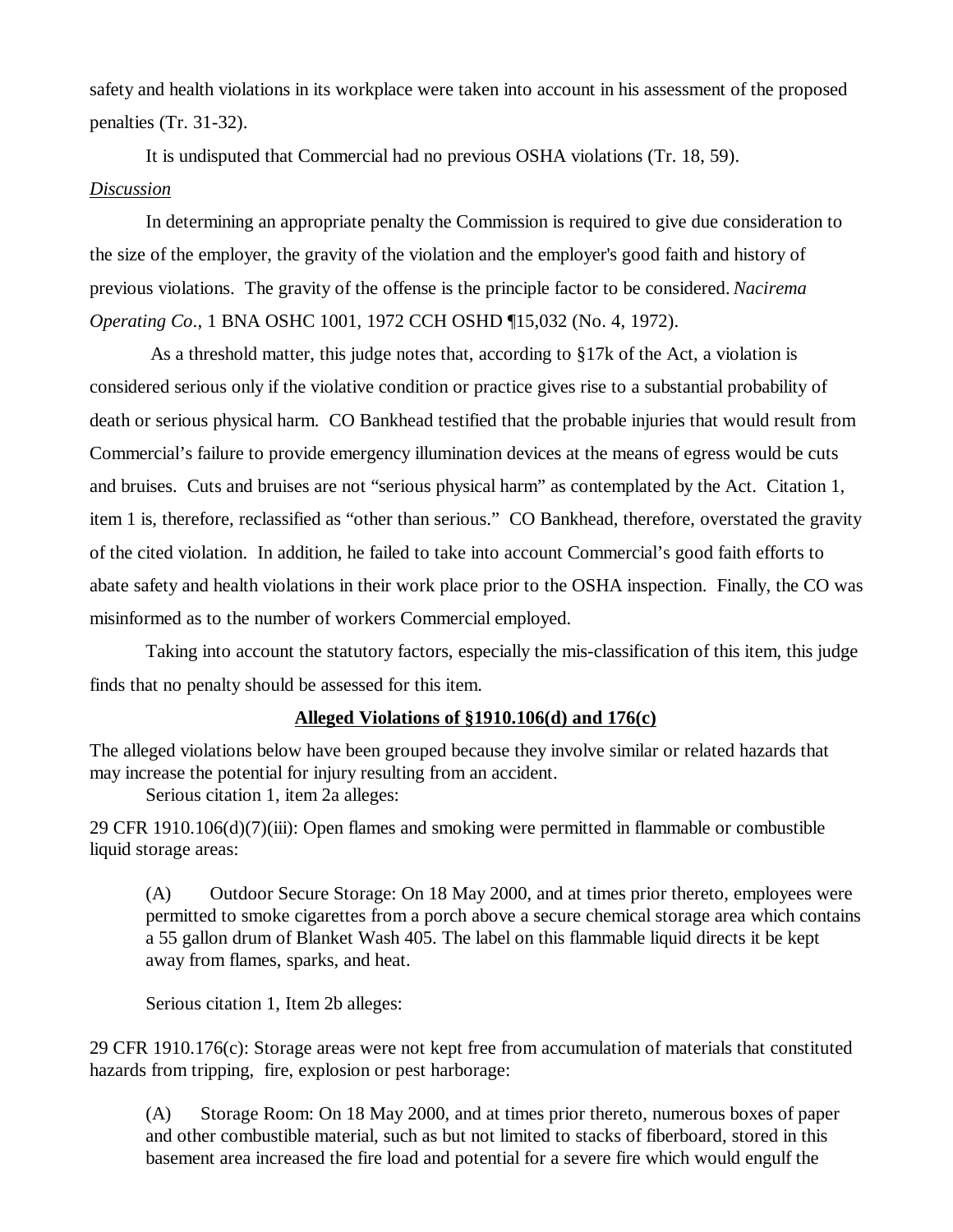entire building. Combustible material is stored approximately 12 inches away from incandescent light bulbs.

*Facts*

CO Bankhead testified that the probability of an accident occurring was low, but in the event of a fire, exposed employees would probably suffer smoke inhalation and/or burns, possibly resulting in death (Tr. 23). As in the preceding item, employee exposure to the hazard was limited (Tr. 23).

# *Discussion*

A penalty of \$1,750.00 was proposed for this item. This item was properly classified as a serious, but low gravity violation. However, as noted above, the CO failed to properly compute the penalty, as he misapprehended Commercial's size and failed to give any credit for Commercial's good faith.

Taking into account the appropriate factors, this judge finds that a penalty of \$180.00 is appropriate and will be assessed.

## **Alleged Violations of §1910.147(c)(1)**

Serious citation 3 alleges:

29 CFR 1910.147(c)(1): The employer did not establish a program consisting of an energy control procedure and employee training to ensure that before any employee performed any servicing or maintenance on a machine or equipment where the unexpected energizing, start up or release of stored energy could occur and cause injury, the machine or equipment would be isolated, and rendered inoperative in accordance with 29 CFR 1910.147(c)(4):

(A) Establishment: On 18 May 2000, and at times prior thereto, the employer had not established a lock-out/tag-out program.

## *Facts*

Bankhead testified that Commercial's failure to implement a lock-out/tag-out program exposed its employees to possible bruises, cuts and/or amputations from residual energy in the presses (Tr. 24- 25). Bankhead stated that the probability of an accident occurring was low because four of the five presses were of the cord and plug type (Tr. 24).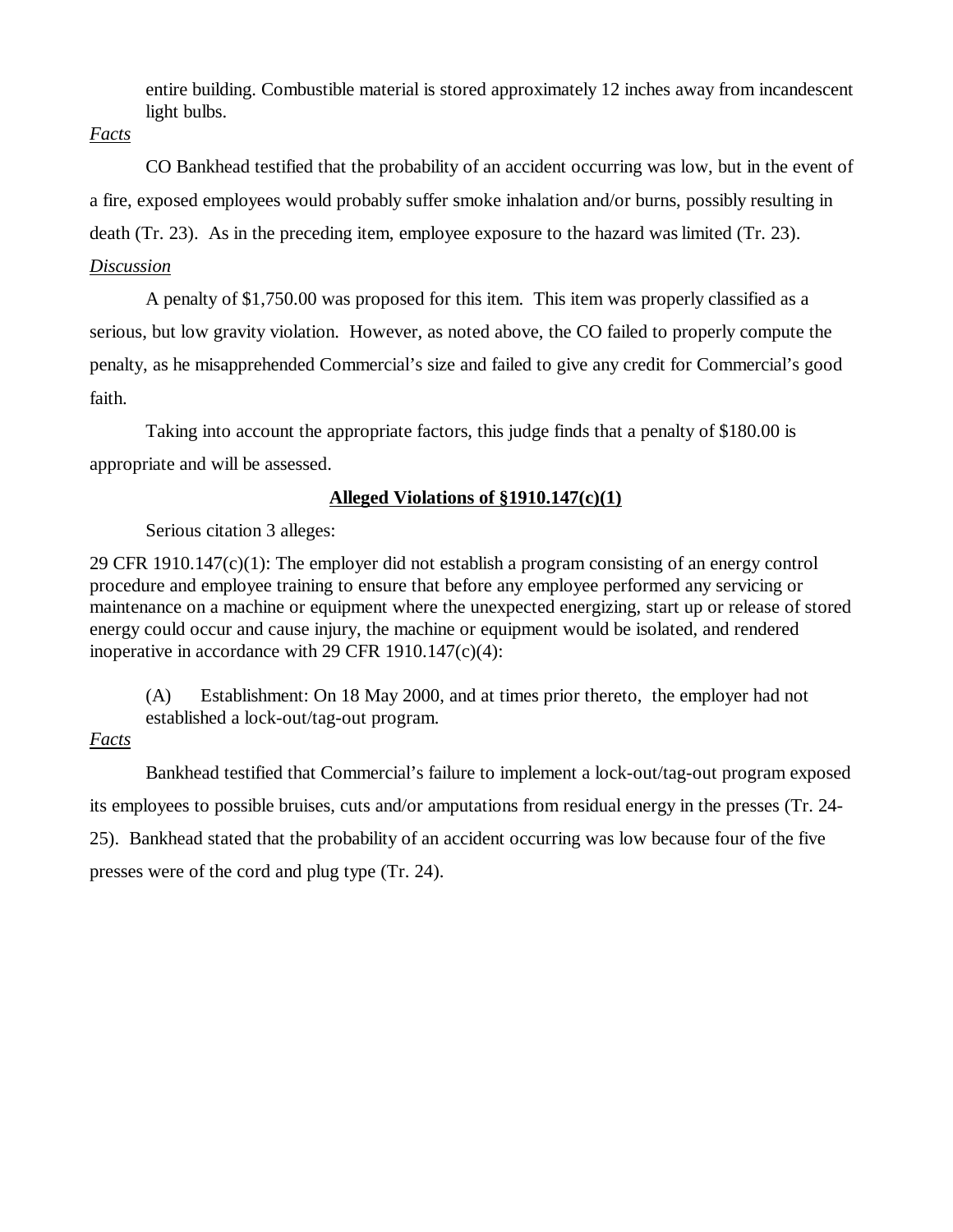### *Discussion*

A penalty of \$1,750.00 was also proposed for this item. This item was properly classified as a serious, but low gravity violation. However, as noted above, the CO failed to take into account Commercial's actual size, or its good faith.

Taking into account the appropriate factors, this judge finds that a penalty of \$180.00 is appropriate and will be assessed.

## **Alleged Violations of §1910.303(g) and 305** *et seq.*

Serious citation 1, item 4a alleges:

29 CFR 1916.303 $(g)(2)(ii)$ : Enclosures or guards for electric equipment in locations where it would be exposed to physical damage were not arranged and of a strength to prevent such damage to the equipment:

(A) Storage Room: On 18 May 2000, and at times prior thereto, a bank of three incandescent light bulbs were not guarded to prevent damage, thus exposing, employees to an electrical hazard

Serious citation 1, item 4b alleges:

29 CFR 1910.305(a)(2)(i): Temporary electrical power and lighting installations rated 600 volts, nominal, or less were used for purposes other than those permitted in subparagraphs (a), (b) and (c) of this paragraph:

(A) Pre-Press Room: On 18 May 2000, and at times prior thereto, the employer used a flexible extension cord as temporary wiring for the Plate Exposure Machine's (model VF-F5D serial # 76103) timer and vacuum pump.

Serious citation 1, item 4c alleges:

29 CFR 1910.305(b)(2): Pull boxes, junction boxes, and fittings were not provided with covers approved for the purpose:

(A) Storage Room: On 18 May 2000, and at times prior thereto, five junction boxes housing live electrical conductors were not provided with covers, thus exposing employees to an electrical hazard.

## *Facts*

CO Bankhead testified that the electrical hazards cited in items 4a through 4c exposed employees to shocking injuries and/or burns (Tr. 27). Because the violations were in the basement, there was, again, limited employee exposure to the hazard (Tr. 28).